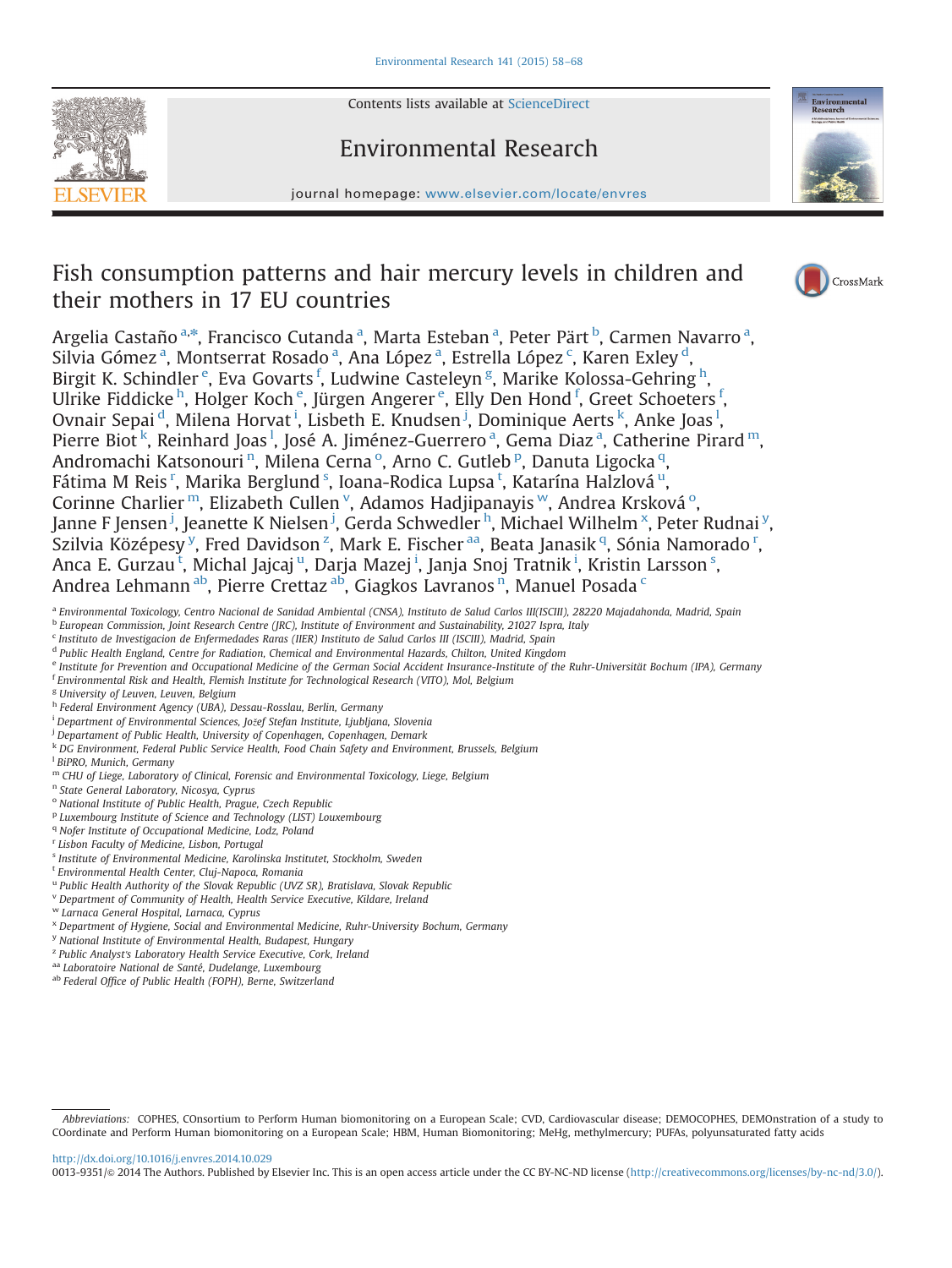#### <span id="page-1-0"></span>article info

Article history: Received 21 May 2014 Received in revised form 17 October 2014 Accepted 20 October 2014 Available online 7 February 2015

Keywords: Human Biomonitoring Mercury in hair Sea fish Shellfish Seafood products

## **ABSTRACT**

The toxicity of methylmercury (MeHg) in humans is well established and the main source of exposure is via the consumption of large marine fish and mammals. Of particular concern are the potential neurodevelopmental effects of early life exposure to low-levels of MeHg. Therefore, it is important that pregnant women, children and women of childbearing age are, as far as possible, protected from MeHg exposure.

Within the European project DEMOCOPHES, we have analyzed mercury (Hg) in hair in 1799 mother– child pairs from 17 European countries using a strictly harmonized protocol for mercury analysis. Parallel, harmonized questionnaires on dietary habits provided information on consumption patterns of fish and marine products. After hierarchical cluster analysis of consumption habits of the mother–child pairs, the DEMOCOPHES cohort can be classified into two branches of approximately similar size: one with high fish consumption (H) and another with low consumption (L). All countries have representatives in both branches, but Belgium, Denmark, Spain, Portugal and Sweden have twice as many or more mother–child pairs in H than in L. For Switzerland, Czech Republic, Hungary, Poland, Romania, Slovenia and Slovakia the situation is the opposite, with more representatives in L than H.

There is a strong correlation ( $r=0.72$ ) in hair mercury concentration between the mother and child in the same family, which indicates that they have a similar exposure situation. The clustering of mother– child pairs on basis of their fish consumption revealed some interesting patterns. One is that for the same sea fish consumption, other food items of marine origin, like seafood products or shellfish, contribute significantly to the mercury levels in hair. We conclude that additional studies are needed to assess and quantify exposure to mercury from seafood products, in particular. The cluster analysis also showed that 95% of mothers who consume once per week fish only, and no other marine products, have mercury levels 0.55 μg/g. Thus, the 95th percentile of the distribution in this group is only around half the US-EPA recommended threshold of 1 μg/g mercury in hair. Consumption of freshwater fish played a minor role in contributing to mercury exposure in the studied cohort.

The DEMOCOPHES data shows that there are significant differences in MeHg exposure across the EU and that exposure is highly correlated with consumption of fish and marine products. Fish and marine products are key components of a healthy human diet and are important both traditionally and culturally in many parts of Europe. Therefore, the communication of the potential risks of mercury exposure needs to be carefully balanced to take into account traditional and cultural values as well as the potential health benefits from fish consumption. European harmonized human biomonitoring programs provide an additional dimension to national HMB programs and can assist national authorities to tailor mitigation and adaptation strategies (dietary advice, risk communication, etc.) to their country's specific requirements. & 2014 The Authors. Published by Elsevier Inc. This is an open access article under the CC BY-NC-ND license

(http://creativecommons.org/licenses/by-nc-nd/3.0/).

## 1. Introduction

Lifestyles and particularly the diet play a crucial role in personal exposure to environmental chemicals. Exposure to methylmercury (MeHg) is a clear example as the general population is exposed to this metal compound through consumption of fish and other products from the aquatic environment [\(Schoeman et al., 2009](#page-10-0)).

Mercury is a ubiquitous heavy metal, naturally present in the environment but human activities have increased its concentration in the environment about three-fold over the last century ([Mason et al., 2012;](#page-10-0) [Lamborg et al., 2014\)](#page-10-0). In aquatic ecosystems, mercury is transformed to its organic form, MeHg, which is more bioavailable and bioaccumulates in aquatic food chains to reach the highest concentrations in the upper trophic levels. In October 2013, the Minamata Convention under the auspices of the United Nations Environment Program (UNEP), a global action to protect human health and the environment from anthropogenic emissions and releases of mercury and mercury compounds, was signed (<http://www.mercuryconvention.org>). Although mercury emissions will be reduced when this treaty becomes fully operative, old mercury releases in deposits (e.g. in soil, sediments, ice) will still be mobilized and become biologically available. Therefore, old "legacy" contamination will contribute to the current mercury levels in the environment and consequently determine human exposure for many years to come [\(Selin, 2009\)](#page-10-0).

multi-causal, there is still no consensus on a heath-based guidance value for MeHg exposure despite the large number of recent studies trying to connect low exposure levels to actual risk [\(Schoeman](#page-10-0) [et al., 2009](#page-10-0); [Karagas et al., 2012](#page-10-0); [Valent et al., 2013\)](#page-10-0). However, there is a general recommendation that pregnant women, children and women of childbearing age should be protected as much as possible from mercury exposure. Therefore, it is important to know what the actual exposure is to MeHg in the general population and what the sources of exposure are in order to formulate adequate mitigation strategies and recommendations.

The neurotoxicity of MeHg in humans is well established. The vulnerability of the developing fetus to MeHg exposure resulted in extreme fetal neurotoxicity as first described for Minamata, Japan, in 1956 ([Kurland et al., 1960](#page-10-0); [Yorifuji et al., 2013](#page-10-0)). In Minamata, the exposure levels were high. Later, several large-scale epidemiological studies (New Zealand, the Seychelles and Faroe Islands) have shown that even low-level exposure to MeHg during early life stages could interfere in neural development leading to cognitive malfunction (reduction in IQ, attention deficit disorder) later in life ([Kjellstrom et al., 1986;](#page-10-0) [Julshamn et al., 1987](#page-10-0); [Myers et al., 2003\)](#page-10-0). On the other hand, negative effects of contaminants could be counter-balanced by the positive effects of healthy nutrients in fish and marine products ([Karagas et al., 2012;](#page-10-0) [Choi et al., 2014](#page-9-0)). This highlights the importance of balancing the risks and benefits of fish consumption. Since the symptoms of methylmercury exposure are subtle and

E-mail address: [castano@isciii.es](mailto:castano@isciii.es) (A. Castaño).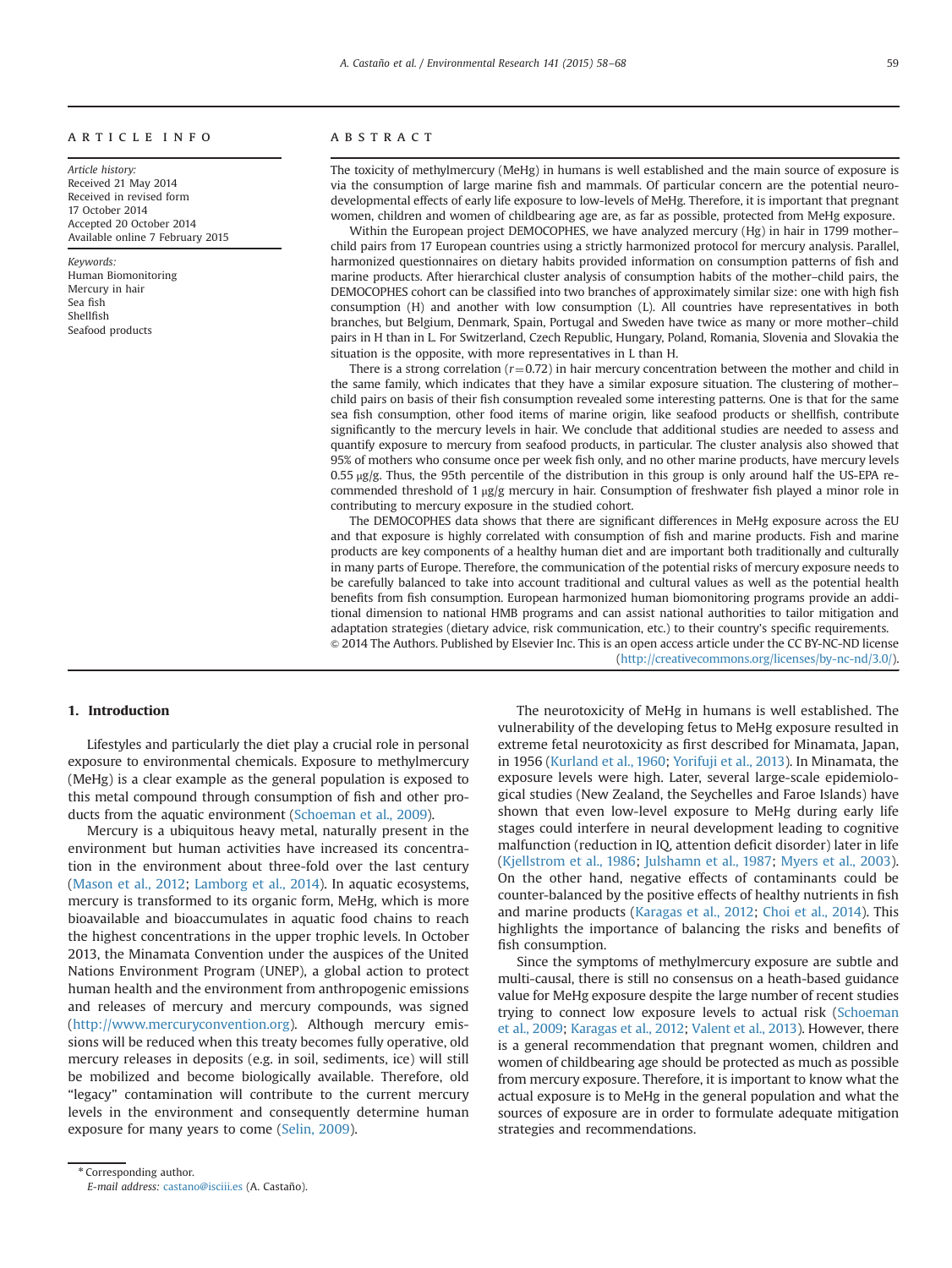<span id="page-2-0"></span>

Fig. 1. Map with the urban  $(\bullet)$  and rural  $(X)$  sampling locations in the 17 European implementing countries of DEMOCOPHES.

The European project DEMOCOPHES (DEMOnstration of a study to COordinate and Perform Human biomonitoring on a European Scale) was initiated to demonstrate how harmonized HBM tools developed in the European project COPHES (Consortium to Perform Human biomonitoring in a European Scale) could be applied in Europe to provide baseline information on selected contaminant levels in the European population. Mercury was one of the contaminants included and here we give an insight into mercury levels, based on hair measurements, of children and their mothers in 17 European countries measured under strictly standardized and harmonized conditions ([Esteban et al., 2015\)](#page-9-0). Our results build on analysis of total mercury in hair, which is significantly cheaper than analysis of methylmercury. For hair analysis, total mercury is generally accepted as a good proxy for MeHg exposure ([Harkins and Susten, 2003](#page-10-0)).

As shown before, DEMOCOPHES results confirmed the clear correlation between consumption of fish and marine products and mercury levels in hair ([Den Hond et al., 2015\)](#page-9-0). However, since the habits and frequency of fish and marine products consumption show great variation among the participating European countries, and since the study applied harmonized questionnaires and analytical procedures, we used this unique opportunity for a more detailed analysis of the relationship between dietary patterns and mercury exposure. In addition, the fact that the study included mother–child pairs enabled us to analyze how adult food habits and related exposure influences children's exposures in the same family. This type of information is pivotal for health and food safety authorities when developing dietary recommendations for young families, and managing the delicate balance between the assumed health benefits of a diet rich in fish and the potential negative effects of an increased burden of environmental contaminants including mercury.

## 2. Materials and methods

DEMOCOPHES was a pilot study involving 17 European countries (Fig. 1). The aim of the project was to test the feasibility of a harmonized human biomonitoring approach; testing protocols developed in the EU project COPHES ([Joas et al., 2012](#page-10-0)).

#### 2.1. Harmonized tools

#### 2.1.1. The European protocol

Based on the European study protocol, countries developed their national protocols with only minor adaptations so as not to jeopardize the comparability of the results. The study design has been described previously by [Becker et al. \(2014\).](#page-9-0) In summary, 120 mother–child pairs, up to 45 years and from 6 to 11 years, respectively, in each country (except Cyprus and Luxembourg which were expected to contribute with 60 pairs per country because of their smaller population size) were to be recruited from two locations (Fig. 1) representing the upper and lower degree of urbanization (urban and rural), via inhabitant registries or schools. Participants were recruited between September 2011 and February 2012 and had been living for the 5 last years or more in the same location. Volunteers living in hospitals or institutions, who were homeless, or presenting metabolic disturbances (e.g. diabetes, nephritic syndrome or porphyria) or abnormal urine excretions (creatinine values  $<$  0.3 g/L or  $>$  3 g/L) were excluded ([WHO, 1996](#page-10-0)).

#### 2.1.2. Samples and data collection

Hair samples were collected according to the instructions detailed in the Standard Operation Procedure (SOP) included in the study protocol [\(Esteban et al., 2015\)](#page-9-0). A trained field worker conducted the interviews of the mothers based on validated structured questionnaires. Using different reverse/independent translators the quality of translations of the questionnaire into national languages was controlled. The questions were categorized into following sections: residence environment, nutrition, smoking behavior, occupation and socio-demography. The mothers answered all questions including those concerning the consumption of fish and marine products for both herself and her child (Fig. 2). Each question was asked separately for the mother and for her child, so that personalized data could be collected.

| Ms. [name], how often did you eat fish/fish products in the last 4 weeks?                                       |  |  |  |  |  |  |  |  |  |  |
|-----------------------------------------------------------------------------------------------------------------|--|--|--|--|--|--|--|--|--|--|
| several times<br>almost<br>several<br>2-3/month<br>daily<br>1/week<br>1/month<br>a week<br>times a day<br>never |  |  |  |  |  |  |  |  |  |  |
| A. fish/shellfish (this includes tuna<br>in a salad or on a sandwich/pizza,<br>prawn cocktail, sea weed etc.)   |  |  |  |  |  |  |  |  |  |  |

| Ms. [name], how often did you eat the following fish products in the last 4 weeks?                                 |   |   |         |         |         |   |   |                             |  |
|--------------------------------------------------------------------------------------------------------------------|---|---|---------|---------|---------|---|---|-----------------------------|--|
| several times<br>almost<br>several<br>daily<br>2-3/month<br>1/week<br>$1/m$ onth<br>times a day<br>a week<br>never |   |   |         |         |         |   |   |                             |  |
| B. sea fish                                                                                                        | O | C | О       | $\circ$ | $\circ$ | О | O | Please tick<br>in each row! |  |
| C. shellfish                                                                                                       | O | O | O       | $\circ$ | $\circ$ | ∩ | O |                             |  |
| D. freshwater fish                                                                                                 | O | O | $\circ$ | $\circ$ | $\circ$ | O | O |                             |  |
| E. other sea products (e.g. sea<br>weed)                                                                           | O | O | O       | $\circ$ | $\circ$ | ∩ | O |                             |  |

Fig. 2. Image of the harmonized DEMOCOPHES questionnaire on consumption habits of fish and marine products.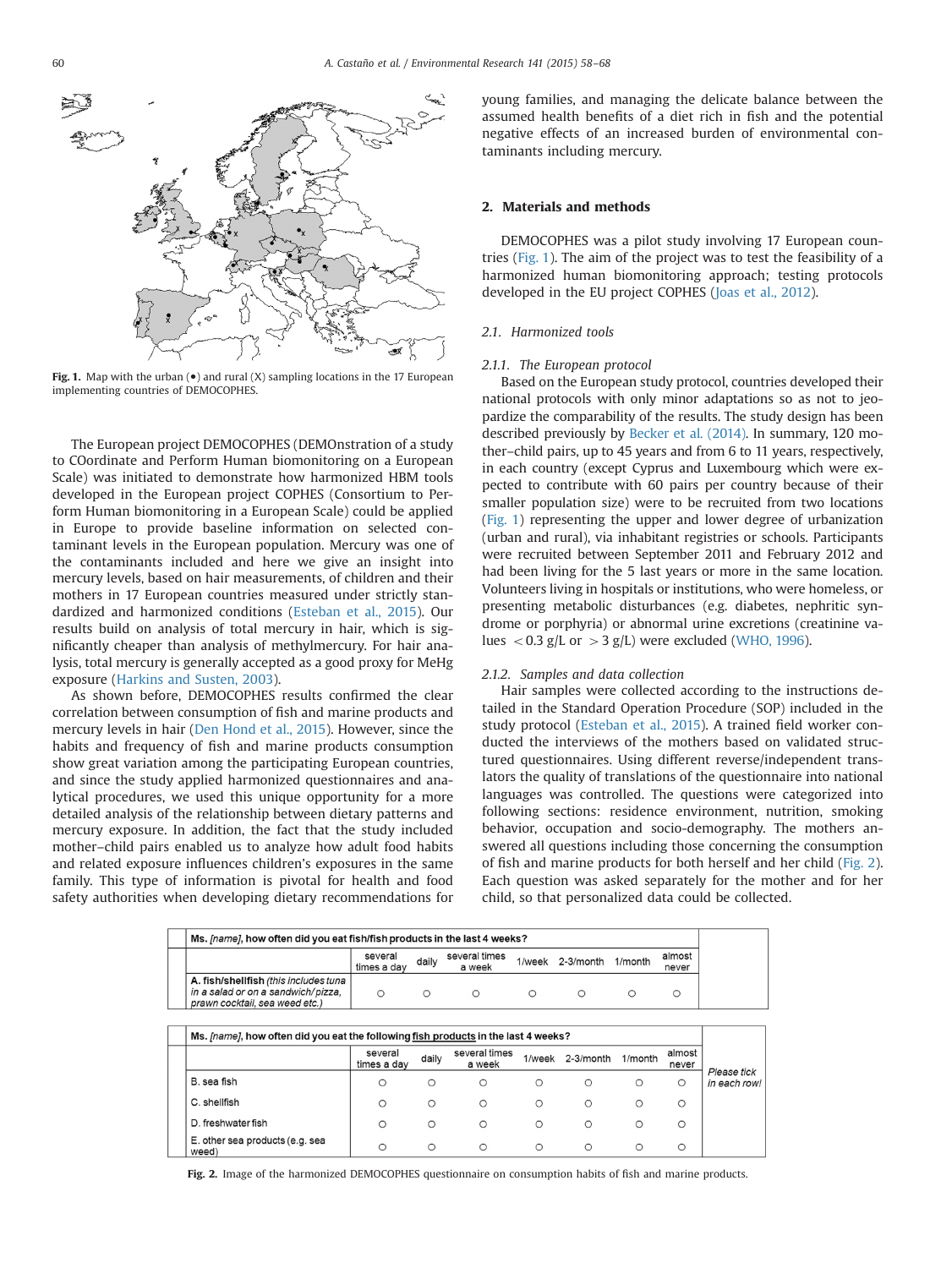<span id="page-3-0"></span>Additionally, data on the sampling procedure and basic information about the samples were collected e.g. whether the hair had been dyed or tinted within the previous 6 months.

#### 2.1.3. Chemical analysis

Mercury determinations in the DEMOCOPHES pilot study were done in laboratories which successfully passed the COPHES/DE-MOCOPHES external quality assurance program ([Esteban et al.,](#page-9-0) [2015](#page-9-0) and Table S1 as Supplementary material). To assess mercury in hair, the closest centimeters (maximum 3 cm) to the scalp of the hair samples were analyzed.

#### 2.1.4. Databases management

The analytical results and the information gathered with the questionnaire were recorded in the national databases using a common format and coding. Identical quality controls were applied at national level, using a centrally developed script (written in R statistical software, R Development CoreTeam, 2012). The data from all the countries were merged into the European database ([Den Hond et al., 2015\)](#page-9-0).

## 2.1.5. Training

In support of the study protocol and the Standard Operating Procedures, various training sessions were organized covering the following tasks: sampling, sample transport and preservation, interview/questionnaire conduct, statistical analysis, ethics and communication ([Fiddicke et al., 2015\)](#page-9-0).

#### 2.1.6. Ethical approval

The ethical committees of each involved European country approved the study protocol and country specific requirements were followed. All mothers gave written informed consent on her and her child's behalf [\(Casteleyn et al., 2015](#page-9-0)) [\(www.eu-hbm.info/](http://www.eu-hbm.info/democophes) [democophes](http://www.eu-hbm.info/democophes)).

### 2.2. Statistical analysis of data

#### 2.2.1. Cluster analysis of diet-patterns in the European sample

The classification procedure (cluster analysis) was based on the seven possible distinct answers to questions B, C, D, and E (SEA FISH; SHELLFISH; FRESHWATER FISH and SEAFOOD PRODUCTS) ([Fig. 2](#page-2-0)) from the motherchild pair, totaling eight variables with seven levels.

DEMOCOPHES data including answers to the questionnaire on fish consumption, and number of amalgam fillings of mothers and children along with area of residence, gender, age, and parental educational levels were taken from the central database [\(Den](#page-9-0) [Hond et al., 2015\)](#page-9-0).

Hierarchical cluster analysis, and the complete linkage algorithm of cluster building, was used, with a Manhattan distance as dissimilarity measure [\(Johnson and Wichern, 1988\)](#page-10-0). Manhattan dissimilarity would be zero if two questionnaires answers were identical (all eight variables). It would be one if just one of the eight variables differs in one step in the sequence "several times per day" - "daily" - "several times per week" - "once per week" - "several times per month" - "once per month" - "almost never". It would be two if that happens in just two items in the questionnaire, or if there is a two steps difference in just one item, and so on. In general, the dissimilarity will be the total number of steps of difference between two questionnaires there are for all items (Fig. S1 in Supplementary material, shows an example for two items).

The analysis of combined consumption in mother–child pairs was based on the lowest reported consumption in the pair.

#### Table 1

Number of mother–child pairs recruited in each DEMOCOPHES implementing country and number of pairs with complete fish questionnaires (valid for analysis).

| Country        | Number of pairs | Number of valid pairs |
|----------------|-----------------|-----------------------|
| Belgium        | 129             | 126                   |
| Cyprus         | 60              | 59                    |
| Czech Republic | 120             | 120                   |
| Denmark        | 145             | 138                   |
| Germany        | 120             | 120                   |
| Hungary        | 120             | 120                   |
| Ireland        | 120             | 101                   |
| Luxembourg     | 60              | 52                    |
| Poland         | 120             | 116                   |
| Portugal       | 120             | 120                   |
| Romania        | 120             | 120                   |
| Slovakia       | 129             | 126                   |
| Slovenia       | 120             | 118                   |
| Spain          | 134             | 133                   |
| Sweden         | 100             | 94                    |
| Switzerland    | 120             | 115                   |
| United Kingdom | 21              | 21                    |

#### 2.3. Analysis of mercury levels in hair in relation to diet patterns

Once mother–child pairs were classified, and consumption patterns were described, mercury concentrations in hair for the different groups and diets were compared. Hair mercury levels of mothers and children were taken from the central database [\(Den](#page-9-0) [Hond et al., 2015](#page-9-0)). Mercury levels have been validated and stored in the central database after imputation of values below the limits of quantification (LOQ) as LOQ/2. Medians and 90th percentiles of mercury in hair were calculated for the different groups. Wilcoxon–Mann–Whitney rank sum tests were used in order to compare consumption of food types between groups, and Kendall's tau-b correlation was utilized to analyze the association of each type between mothers and children. It was also used to measure the association of mercury levels between mother and child.

The clustering of the European mother–child pairs on the dietary answers was the basis for the analysis of mercury exposure (from hair analysis) in relation to consumption of food items from the marine or freshwater environments. All pairwise comparisons between cluster groups were tested for differences in diet and mercury (Wilcoxon–Mann–Whitney test). When comparing groups, two kinds of results were of interest for the discussion of mercury exposure factors in this work:

- 1. Equal SEA FISH consumption/significantly different Hg hair levels.
- 2. Significantly different SEA FISH consumptions/equal Hg hair level.

The confidence level for hypothesis testing was 0.05. All statistical analyzes were carried out using Stata 12 (Stata Corp LP, USA). Automated searches, written as Stata do scripts, were used in order to find diet-patterns of high frequency in the European sample, and within countries.

## 3. Results

Most of the 17 DEMOCOPHES implementing countries met the minimum required sample size of 120 mother child pairs (60 in Luxembourg and Cyprus because of their smaller population size). Exceptions were UK (21 pairs) and to a minor extent Sweden (100 pairs). Some countries extended their sample sizes beyond the minimal DEMOCOPHES requirements (Table 1). The grand total was 1858 pairs.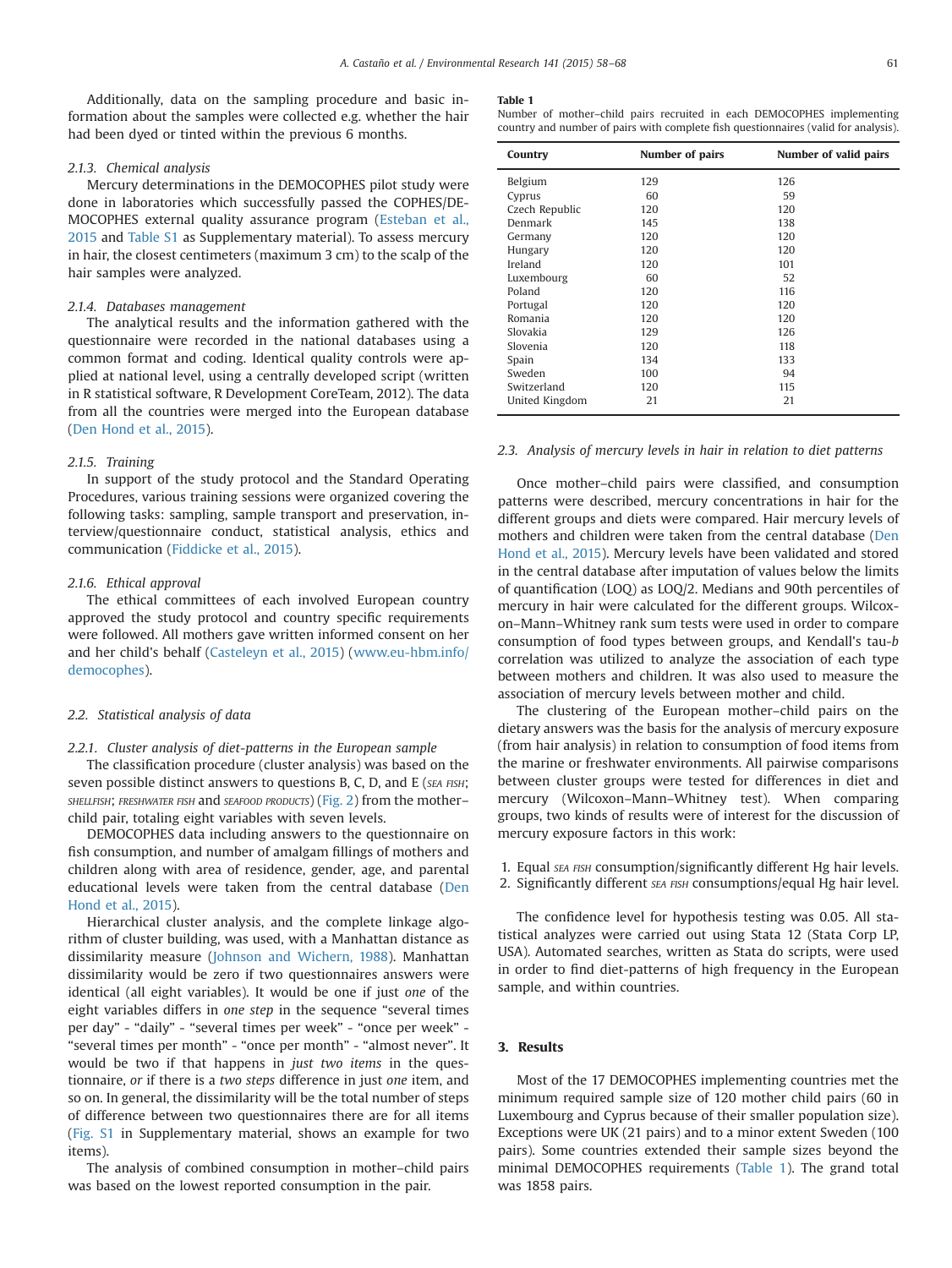<span id="page-4-0"></span>

Fig. 3. Dendrogram of the hierarchical cluster analysis for fish and marine product consumption of participants in the European sample DEMOCOPHES with the two main branches H (high consumption) and L (low consumption) and the secondary groups at the third level of dendrogram: H1, H2, H3 and L1, L2. Bar graph below each group, showing percentages of pairs consuming SEA FISH more than weekly, SHELLFISH more than monthly, SEAFOOD PRODUCTS more than monthly and FRESHWATER FISH more than monthly.

A total of 59 pairs were excluded from the classification of fish products consumption because of their incomplete questionnaires. In Ireland, 19 pairs were excluded, because SEA FISH was consistently reported, but there were missing answers for the rest of the items. The rest of the exclusions are scattered among eleven countries. Thus a final set of 1799 pairs was considered in the present analysis ([Table 1](#page-3-0)).

Mercury levels in the hair of participants showed large differences, up to a factor of 40 in national medians, among the 17 participating countries. Analysis of the data clearly indicates that differences in mercury levels for the European participants are associated with diet [\(Den Hond et al., 2015](#page-9-0) and Tables S2 and S3 as Supplementary material).

## 3.1. Cluster analysis of diet

Fish consumption reported in the DEMOCOPHES questionnaires can be classified in two main branches and in secondary groups. Fig. 3 and Fig. S2 show the dendrogram of the hierarchical cluster analysis considering the eight variables (questions B, C, D, and E for each member of the pair). First, as a result of the classification procedure, two broad branches were identified: "high fish consumption" (H) branch containing 809 pairs (45% of the

total) and "low fish consumption" (L) branch with 990 pairs (55% of the total). All the top scoring pairs for any of the four questions are in H. Moreover, considering a family habit of once per week as a reference for SEA FISH (both members of the pair) and once per month as a reference for SHELLFISH, FRESHWATER FISH and SEAFOOD, it was found that pairs reporting higher frequencies than the reference were all in **H** for *SEA FISH* (except three), they were ten times more abundant in  $H$  than in  $L$  for  $SHELLFISH$  and they were twice as many in H than in L for SEAFOOD. Although FRESHWATER FISH presented just 1.4 more pairs above the reference in  $H$ , their consumption levels were higher, even above one per week. Pairs with frequencies above the reference for more than one question were mostly in H.

All countries had participants in both branches, but it can be pointed out that Belgium, Denmark, Spain, Portugal and Sweden had twice as many or more pairs in H (high fish consumption) than in L (the low fish consumption) groups, and vice versa for Switzerland, Czech Republic, Hungary, Poland, Romania, Slovenia and Slovakia (Table S4).

There are no significant differences between the assignment of pairs to H or L between the rural and urban locations of each country ( $p > 0.110$ ), with the exceptions of Hungary ( $p = 0.024$ ) and Slovenia ( $p=0.005$ ) where rural locations show lower consumption levels.

#### Table 2

Recurrent diet patterns in pairs (both mother and child) of groups H3 and L2, according to the answers given to the DEMOCOPHES fish and marine product consumption questionnaire. SHELLFISH and SEAFOOD PRODUCTS answers for both members of the pair are "almost never" in all six diet patterns. Mercury in hair median, 90th percentile and percentage of subjects above the limit of quantification (LOQ) are also shown.

|                                      |                 |                | п              | Ш              | IV                  | V              | VI                 |
|--------------------------------------|-----------------|----------------|----------------|----------------|---------------------|----------------|--------------------|
| Group <sup>a</sup>                   |                 | L2             | L2             | L <sub>2</sub> | L2                  | H <sub>3</sub> | H <sub>3</sub>     |
| $N$ (pairs)                          |                 | 128            | 37             | 80             | 113                 | 106            | 44                 |
| <b>SEA FISH Mother/Child</b>         |                 | (Almost) never | (Almost) never | Once a month   | 2–3 Times per month | Once a week    | Several times/week |
| <b>FRESH WATER FISH Mother/Child</b> |                 | (Almost) never | Once a month   | (Almost) never | (Almost) never      | (Almost) never | (Almost) never     |
| Hg in hair $(\mu g/g)$ Mother        | P <sub>50</sub> | 0.069          | 0.069          | 0.118          | 0.127               | 0.149          | 0.808              |
|                                      | P <sub>90</sub> | 0.243          | 0.345          | 0.387          | 0.479               | 0.550          | 2.391              |
|                                      | $>$ LOO $\%$    | 53.5           | 49.5           | 59.8           | 74.3                | 75.0           | 84.9               |
| Hg in hair $(\mu g/g)$ Child         | P <sub>50</sub> | 0.061          | $<$ LOO        | 0.078          | 0.087               | 0.094          | 0.766              |
|                                      | P <sub>90</sub> | 0.168          | 0.178          | 0.285          | 0.472               | 0.473          | 1.918              |
|                                      | $>$ LOQ $\%$    | 52.3           | 49.4           | 38.0           | 68.0                | 73.5           | 74.5               |

 $N$ = number of pairs. P50=50th percentile. P90=90th percentile.

<sup>a</sup> Group according to cluster classification shown in [Fig. 2](#page-2-0).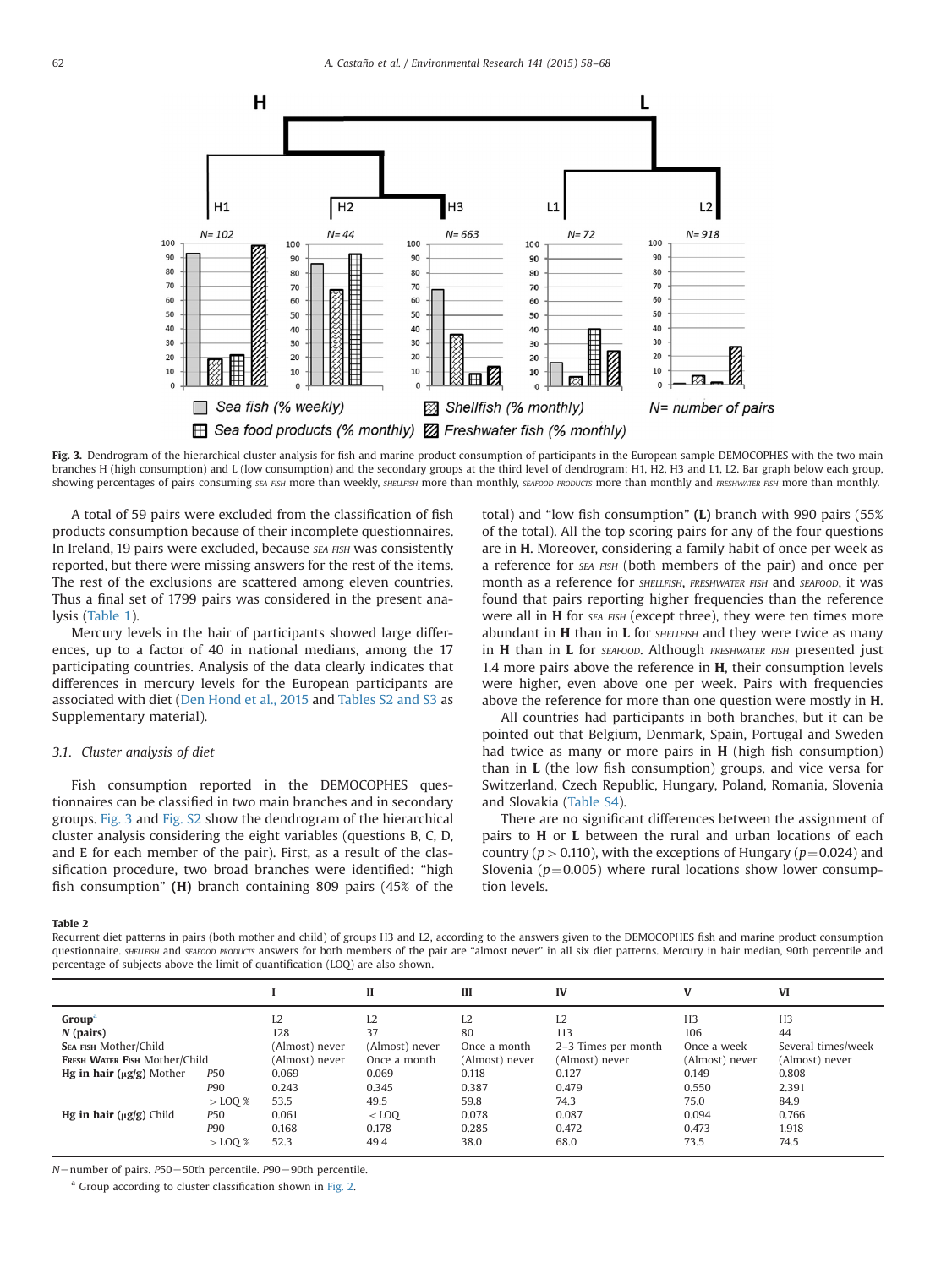#### <span id="page-5-0"></span>Table 3

Correlation (Kendall's tau-b) between mothers' and children's frequency of consumption of SEA FISH, SHELLFISH, SEAFOOD PRODUCTS and FRESHWATER FISH and mercury in hair (μg/g). Correlation within each of the main groups according to cluster classification represented in [Fig. 2](#page-2-0) (H1,H2, H3, L1 and L2).

| Group          | - N  | Sea fish |          | SHELLFISH SEAFOOD PRODUCTS | Freshwater fish | Hg in hair |
|----------------|------|----------|----------|----------------------------|-----------------|------------|
| H1             | 102  | $0.599*$ | $0.465*$ | $0.621*$                   | $0.649*$        | $0.655*$   |
| H <sub>2</sub> | 44   | $0.693*$ | $0.445*$ | $0.531*$                   | $-0.048$        | $0.592*$   |
| H <sub>3</sub> | 663  | $0.667*$ | $0.536*$ | $0.509*$                   | $0.716*$        | $0.535*$   |
| L1             | 72   | $0.283*$ | $0.185*$ | $-0.010$                   | $0.427*$        | $0.442*$   |
| L <sub>2</sub> | 918  | $0.424*$ | $0.589*$ | $0.455*$                   | $0.699*$        | $0.429*$   |
| Total          | 1858 | $0.678*$ | $0.598*$ | $0.610*$                   | $0.748*$        | $0.545*$   |

\*  $p < 0.05$ .

The two big branches (**H** and **L**) were further divided in a main classification of three  $(H1; H2; H3)$  and two groups  $(L1; L2)$  of unequal size but optimal dissimilarity [\(Fig. 3\)](#page-4-0).

The high consumption branch (H) includes a big mainstream group (H3, 663 pairs) in addition to two smaller extreme groups ( $H1$  and  $H2$ ) with high consumption ( $Fig. 3$ ).  $H1$  (102 pairs) and  $H2$ (44 pairs) stand out from H3 because of their higher consumption rates of SEA FISH and, additionally, FRESHWATER FISH (H1) or SHELLFISH and SEAFOOD PRODUCTS (H2). Therefore, H1 and H2 gathered pairs with the highest scores in SEA FISH, SHELLFISH, SEAFOOD PRODUCTS and FRESHWATER FISH consumption.

Likewise, the low fish consumption branch L was divided into a small group (L1, 72 pairs) and a mainstream group (L2, 918 pairs).

Within the L branch, the group L1 includes pairs with an intermediate range of SEA FISH consumption. None of the pairs answered "almost never" to all B, C, D and E questions in L1. The most prominent feature within the L groups is the difference in consumption of SEAFOOD PRODUCTS: in L1, 21 pairs out of 72 (29%) had consumption levels above the reference of once per month, whereas there were none in L2.

L2 grouped participants with the lowest consumption in the whole European sample. Half the pairs in the group answered "2 or 3 times per month" or less for SEA FISH AND "almost never" for consumption of SHELLFISH, SEAFOOD PRODUCTS and FRESHWATER FISH.

# 3.2. Group comparison and analysis.

A distinct pattern could be observed in the analysis of questionnaire replies. In the European sample, six recurring questionnaire answers for mother and child pairs ([Table 2\)](#page-4-0) were dominating. Given that the theoretical number of answers is 5.7 million, six recurrent diet patterns show that there is a clear preference in consumption patterns of fish and marine products in the studied European cohort. The six recurring answers are in core groups H3 and L2 and account for little less than a third of the total number of replies. Thus, 358 pairs in L2 (39%) and 150 pairs in H3 (23%) replied just one of the six recurring fish patterns

#### Table 4

Results for mercury in hair (μg/g) for mothers and children in each of the groups, and selected subgroups utilized for comparisons. Groups were obtained from cluster analysis of fish and marine products diet. Median (P50), 90th percentile (P90) and percentage of samples above the limit of quantification (LOQ).

|                     |              | <b>Mothers</b>           |                          |      |             | Children                 |                          |      |              |
|---------------------|--------------|--------------------------|--------------------------|------|-------------|--------------------------|--------------------------|------|--------------|
| Group(N)            | Subgroup (N) | P50<br>95% CI            | <b>P90</b><br>95% CI     | Max  | $>$ LOQ $%$ | P50 95% CI               | P90 95%CI                | Max  | $>$ LOQ $\%$ |
| H1 (102)            |              | 0.630<br>$0.442 - 0.877$ | 2.770<br>2.000-3.400     | 8.90 | 97.0        | 0.370<br>$0.280 - 0.494$ | 1.560<br>1.164-2.764     | 6.60 | 93.1         |
|                     | H1a(88)      | 0.501<br>$0.331 - 0.770$ | 2.100<br>1.515-3.592     | 8.90 | 96.6        | 0.310<br>$0.209 - 0.406$ | 1.300<br>$0.875 - 2.390$ | 6.60 | 92.0         |
|                     | H1a1 (71)    | 0.400<br>0.233-0.683     | 1.671<br>1.305-2.094     | 4.50 | 95.7        | 0.232<br>$0.168 - 0.345$ | 0.898<br>$0.702 - 1.791$ | 2.80 | 90.0         |
|                     | H1b(14)      | 1.724<br>$1,211-3,217$   | 3.400<br>$2.871 - 3.400$ | 3.40 | 100         | 0.950<br>$0.645 - 1.433$ | 3.700<br>1.400-4.200     | 4.20 | 100          |
| H <sub>2</sub> (44) |              | 1.335<br>$1.003 - 1.797$ | 3.200<br>2.600-5.732     | 6.70 | 100         | 0.979<br>$0.600 - 1.156$ | 2.103<br>1.593-5.841     | 7.10 | 100          |
| H3 (663)            |              | 0.404<br>$0.352 - 0.453$ | 1.649<br>1.504-1.892     | 9.66 | 97.9        | 0.263<br>$0.229 - 0.289$ | 1.200<br>1.078-1.335     | 6.40 | 94.5         |
|                     | H3a (506)    | 0.347<br>$0.311 - 0.395$ | 1.619<br>1,444-1.800     | 8.90 | 97.3        | 0.220<br>$0.205 - 0.259$ | 1.188<br>1.016-1.300     | 6.40 | 93.6         |
|                     | H3a1 (291)   | 0.347<br>$0.282 - 0.413$ | 1.818<br>1.539-2.294     | 8.90 | 96.9        | 0.220<br>0.198-0.284     | 1.266<br>$1,171 - 1,681$ | 6.40 | 98.8         |
|                     | H3b (107)    | 0.587<br>$0.455 - 0.790$ | 2.434<br>1.606-3.362     | 9.66 | 100         | 0.356<br>$0.304 - 0.469$ | 1.553<br>$1,102 - 2,009$ | 5.07 | 97.2         |
|                     | H3c (50)     | 0.605<br>$0.440 - 0.737$ | 1.449<br>0.987-2.154     | 2.70 | 100         | 0.297<br>$0.228 - 0.348$ | 0.967<br>$0.531 - 2.538$ | 2.90 | 98.0         |
| L1(72)              |              | 0.333<br>$0.241 - 0.451$ | 1.470<br>0.997-2.731     | 3.90 | 95.8        | 0.151<br>$0.116 - 0.199$ | 0.700<br>$0.381 - 1.063$ | 1.30 | 88.7         |
|                     | L1a(63)      | 0.340<br>$0.226 - 0.451$ | 1.320<br>$0.915 - 2.472$ | 3.90 | 95.2        | 0.137<br>$0.095 - 0.176$ | 0.700<br>$0.385 - 1.090$ | 1.30 | 87.1         |
|                     | L1b(9)       | 0.250<br>$0.186 - 1.432$ | 2.822<br>$0.610 - 2.822$ | 2.82 | 100         | 0.205<br>0.156-0.279     | 0.490<br>$0.263 - 0.490$ | 0.49 | 100          |
| L2 (918)            |              | 0.132<br>$0.120 - 0.148$ | 0.520<br>$0.457 - 0.601$ | 3.90 | 83.7        | 0.076<br>$0.069 - 0.088$ | 0.355<br>$0.310 - 0.404$ | 3.20 | 78.3         |
|                     | L2a(848)     | 0.130<br>$0.118 - 0.146$ | 0.518<br>0.449-0.597     | 3.90 | 84.4        | 0.074<br>$0.069 - 0.087$ | 0.352<br>$0.310 - 0.414$ | 3.20 | 79.0         |
|                     | L2b(64)      | 0.143<br>$0.081 - 0.196$ | 0.518<br>0.380-0.871     | 1.21 | 73.0        | 0.080<br>$0.069 - 0.140$ | 0.341<br>0.254-0.972     | 1.82 | 66.7         |
|                     | L2c(6)       | 0.339<br>$0.161 - 0.969$ | 1.000<br>$0.457 - 1.000$ | 1.00 | 100         | 0.208<br>$0.130 - 0.848$ | 0.900<br>$0.274 - 0.900$ | 0.90 | 100          |

 $N$ = number of pairs, P50 = 50th percentile, P90 = 90th percentile, and CI = confidence interval.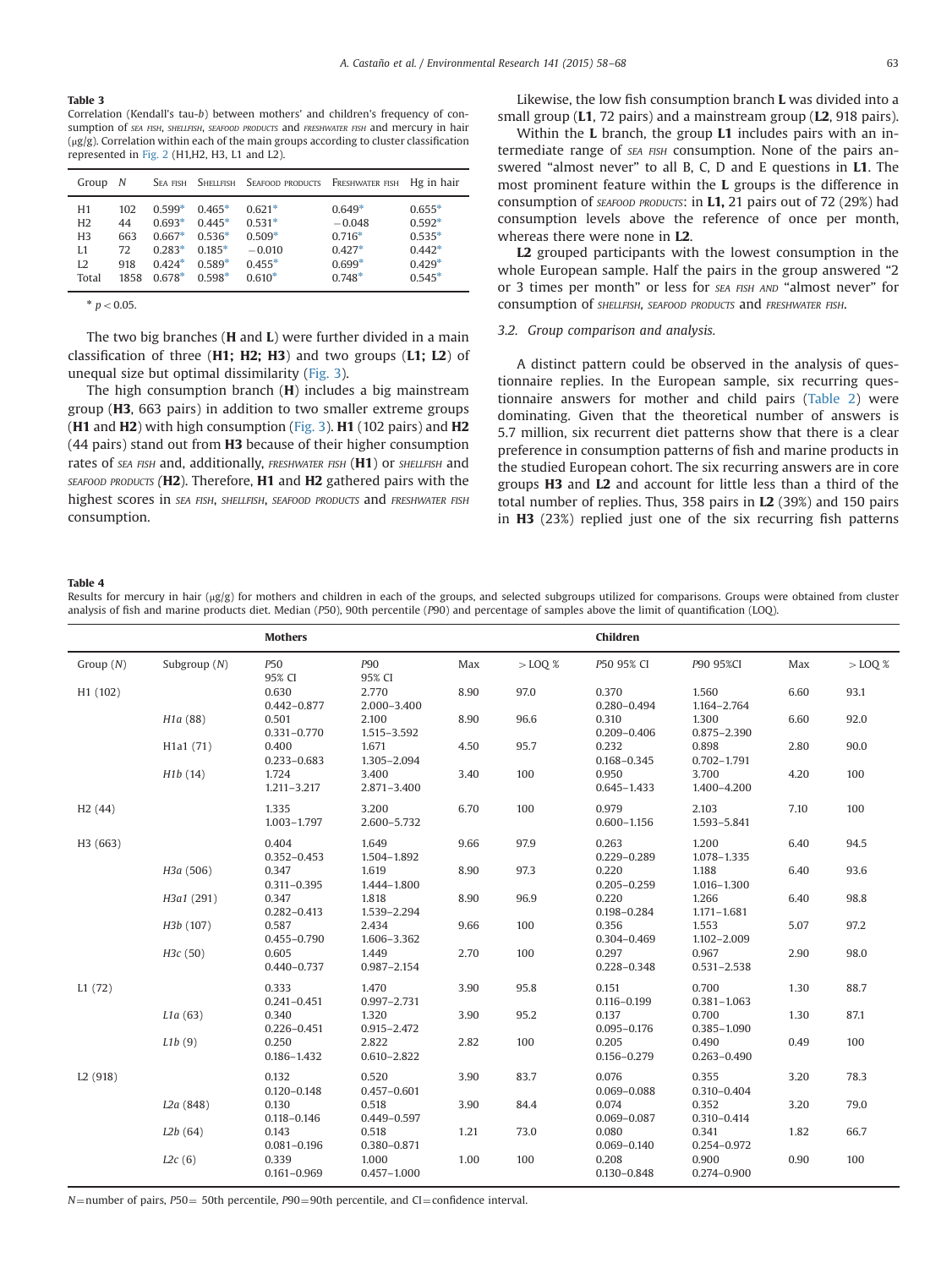<span id="page-6-0"></span>shown in [Table 2](#page-4-0). The common denominator in these groups is the reply "almost never" to the consumption of SHELLFISH and SEAFOOD PRODUCTS. This makes it possible to compare mercury levels just on the basis of fish (seawater or fresh water) consumption without interference of SHELLFISH or SEAFOOD PRODUCTS.

None of the recurring fish patterns identified in the questionnaires seems to be characteristic for a particular country. There are some countries with up to four prevalent reply patterns, while in other countries they are rare or even absent, but considering the lack of country representativeness of the samples in general, the information should be considered cautiously. For example, pattern I ([Table 2\)](#page-4-0) is prominent in Romania and Hungary but absent in Cyprus, Spain, Luxembourg, Portugal and United Kingdom. Looking at Romanian and Hungarian pairs, there is a strong incidence of patterns I, II and III with pattern II (FRESHWATER FISH) being characteristic for these two countries. Patterns I, III, and IV of low consumption are frequent in Switzerland, Czech Republic, Poland and Slovenia. In Germany and Slovak Republic patterns I, II, IV and V make up half of the total DEMOCOPHES sample. Pattern VI applies only to Portugal. Pairs in Belgium, Denmark, Spain and Sweden rarely provide any recurrent combination of answers to the questionnaire and even less frequently agree in any combination (i.e. four repetitions at most in each country) (Table S4).

The five main groups (H1, H2, H3, L1 and L2) differ significantly  $(p<0.05)$  in each of the four questions, when comparing every two groups, except in the low consumption branches (L1 and L2) that have the same consumption of  $SHELLFISH$  ( $p=0.862$ ) and FRESH-WATER FISH  $(p=0.725)$ .

Comparing the questionnaire replies of mothers and their children, about half of the pairs in DEMOCOPHES report identical consumption patterns (880 pairs). Still, the mother–child replies are positively correlated for all except two items FRESHWATER FISH in the H2 group and SEAFOOD PRODUCTS in L1 [\(Table 3](#page-5-0)). In fact L1-the highest consumer group in the lowest branch-has the lowest positive correlation (Kendall's tau-b) between mothers' and children's replies. The largest differences between mother and child answers to the same item occurred in this group (L1). In general, mothers eat fish and marine products more frequently than their children, particularly SEAFOOD PRODUCTS with 15.3% of mothers in L1 exceeding their children's frequency of consumption by more than three levels.

When comparing questionnaires replies for mothers and questionnaires replies for children independently, the five main groups (H1, H2, H3, L1 and L2) also differ significantly ( $p < 0.05$ ) in each of the four questions when comparing every two groups, as was shown for the pairs. But in this case the exceptions increases to five cases for mothers (SEA FISH for H1–H2; SHELLFISH for H1–L1; SEAFOOD PRODUCTS for H2-L1 and FRESHWATER FISH for H2-H3 and L1-L2) and in two more for children (SHELLFISH and FRESHWATER FISH for L1-L2). In other words, mothers in the two extreme high consumption H branches reported the same frequency of SEA FISH consumption  $(p=0.072)$ ; and, children in the low consumption branches (L1 and  $L2$ ) replied the same for SHELLFISH ( $p=0.898$ ), 93% of them reported "almost never" to question C.

When levels of mercury in hair were compared to the classification based on fish consumption ([Fig. 3](#page-4-0)), the dendrogram matched differences in mercury levels both in mothers and children. The main five groups (level 2 on [Fig. 3\)](#page-4-0) differed in their mercury values in hair, which are shown in [Table 4.](#page-5-0) H1, with a high consumption of SEA FISH and FRESH FRESHWATER FISH, showed extreme values of up to 8.9  $\mu$ g/g mercury in one mother and 6.6  $\mu$ g/g mercury in one child. Group H2, with a high consumption of SHELLFISH and SEAFOOD PRODUCTS, Shows the highest median levels

#### Table 5

Comparison of subgroups H2 and H3b (A); H3a1 and H3b (B) and H1a1 and H3a1 (C) with results of the tests of equality of distribution of SEA FISH, SHELLFISH, SEAFOOD PRODUCTS, FRESHWATER FISH and mercury in hair between both subgroups (Wilcoxon– Mann–Whitney rank sum test). Percentages of mothers or children having amalgam fillings, consuming SEA FISH and SHELLFISH more than weekly, or SEAFOOD PRODUCTS and FRESHWATER FISH more than monthly, along with median values of mercury in hair ( $\mu$ g/ g) are shown to illustrate the differences between subgroups.

| Α                       |                            |                          |                            |                |  |  |  |
|-------------------------|----------------------------|--------------------------|----------------------------|----------------|--|--|--|
| H                       | L                          |                          |                            |                |  |  |  |
| H <sub>2</sub><br>H3b   |                            | <b>Subgroups</b>         |                            |                |  |  |  |
|                         |                            | H3b<br>$(N=107)$         | H <sub>2</sub><br>$(N=44)$ | p              |  |  |  |
| <b>Amalgam fillings</b> | Mothers                    | 67.7%                    | 66.7%                      | 0.910          |  |  |  |
| <b>SEA FISH</b>         | Children<br><b>Mothers</b> | 4.7%<br>44.9%            | 11.4%<br>61.3%             | 0.139<br>0.201 |  |  |  |
| $($ > 1/week)           | Children                   | 43.0%                    | 59.1%                      | 0.137          |  |  |  |
| <b>SHELLFISH</b>        | Mothers                    | 89.7%                    | 68.2%                      | $< 0.001*$     |  |  |  |
| $($ > 1/month)          | Children                   | 43.0%                    | 45.5%                      | 0.674          |  |  |  |
| <b>SEAFOOD PRODUCTS</b> | Mothers                    | 3.7%                     | 100%                       | $< 0.001^{*}$  |  |  |  |
| $($ > 1/month)          | Children                   | 0.0%                     | 88.6%                      | $< 0.001^{*}$  |  |  |  |
| <b>FRESH WATER FISH</b> | Mothers                    | 0.0%                     | 6.8%                       | 0.806          |  |  |  |
| $($ > 1/month)          | Children                   | 0.0%                     | 0.0%                       | 0.099          |  |  |  |
| <b>Mercury</b>          | Mothers                    | 0.587                    | 1.335                      | $< 0.001*$     |  |  |  |
| (median $\mu$ g/g)      | Children                   | 0.356                    | 0.979                      | $< 0.001*$     |  |  |  |
| B                       |                            |                          |                            |                |  |  |  |
| lн                      |                            | <b>Subgroups</b>         |                            |                |  |  |  |
|                         |                            |                          |                            |                |  |  |  |
|                         |                            | <b>H3a1</b><br>$(N=291)$ | H3b<br>$(N=107)$           | p              |  |  |  |
|                         |                            |                          |                            |                |  |  |  |
| Amalgam fillings        | Mothers                    | 69.7%                    | 67.7%                      | 0.702          |  |  |  |
|                         | Children                   | 9.6%                     | 4.7%                       | 0.118          |  |  |  |
| <b>SEA FISH</b>         | Mothers                    | 46.7%                    | 44.9%                      | 0.737          |  |  |  |
| $($ > 1/week)           | Children                   | 45.7%                    | 43.0%                      | 0.383          |  |  |  |
| <b>SHELLFISH</b>        | Mothers                    | 4.1%                     | 89.7%                      | $< 0.001*$     |  |  |  |
| $($ > 1/month)          | Children                   | 0.7%                     | 43.0%                      | $< 0.001*$     |  |  |  |
| <b>SEAFOOD PRODUCTS</b> | Mothers                    | 3.1%                     | 3.7%                       | $0.012*$       |  |  |  |
| $($ > 1/month)          | Children                   | 0.3%                     | 0.0%                       | 0.325          |  |  |  |
| <b>FRESH WATER FISH</b> | Mothers                    | 0.3%                     | 0.0%                       | 0.357          |  |  |  |
| $($ > 1/month)          | Children                   | 2.4%                     | 0.0%                       | 0.168          |  |  |  |
| <b>Mercury</b>          | Mothers                    | 0.347                    | 0.587                      | $< 0.001*$     |  |  |  |
| (median $\mu$ g/g)      | Children                   | 0.220                    | 0.356                      | $0.003*$       |  |  |  |
| C                       |                            |                          |                            |                |  |  |  |
| ŀн                      | L                          |                          |                            |                |  |  |  |
|                         |                            | <b>Subgroups</b>         |                            |                |  |  |  |
| H3a1<br><b>H1a1</b>     |                            | <b>H3a1</b>              | <b>H1a1</b>                | p              |  |  |  |
|                         |                            | $(N=291)$                | $(N=71)$                   |                |  |  |  |
| <b>Amalgam fillings</b> | Mothers                    | 69.7%                    | 73.2%                      | 0.558          |  |  |  |
|                         | Children                   | 9.6%                     | 5.6%                       | 0.289          |  |  |  |
| <b>SEA FISH</b>         | Mothers                    | 46.7%                    | 26.8%                      | $0.018*$       |  |  |  |
| $($ > 1/week)           | Children                   | 45.7%                    | 25.4%                      | $0.001*$       |  |  |  |
| <b>SHELLFISH</b>        | Mothers                    | 4.1%                     | 12.7%                      | 0.508          |  |  |  |
| $($ > 1/month)          | Children                   | 0.7%                     | 2.8%                       | 0.476          |  |  |  |
| <b>SEAFOOD PRODUCTS</b> | Mothers                    | 3.1%                     | 12.7%                      | $0.019*$       |  |  |  |
| $($ > 1/month)          | Children                   | 0.3%                     | 0.0%                       | 0.173          |  |  |  |
| <b>FRESH WATER FISH</b> | Mothers                    | 0.3%                     | 98.6%                      | $< 0.001*$     |  |  |  |
| $($ > 1/month)          | Children                   | 2.4%                     | 100.0%                     | $< 0.001*$     |  |  |  |
| <b>Mercury</b>          | Mothers                    | 0.347                    | 0.400                      | 0.598          |  |  |  |
| (median $\mu$ g/g)      | Children                   | 0.220                    | 0.232                      | 0.664          |  |  |  |
|                         |                            |                          |                            |                |  |  |  |

 $N$ = number of pairs.

 $p < 0.05$ .

( $1.3 \,\mu$ g/g for mothers and  $0.98 \,\mu$ g/g for children) and the highest 90th percentiles (3.2  $\mu$ g/g for mothers and 2.1  $\mu$ g/g for children). H groups have higher medians (P50) and 90th percentiles (P90) than L ones, although the highest exposure pairs in L1 clearly keep up with typical mercury levels in H3.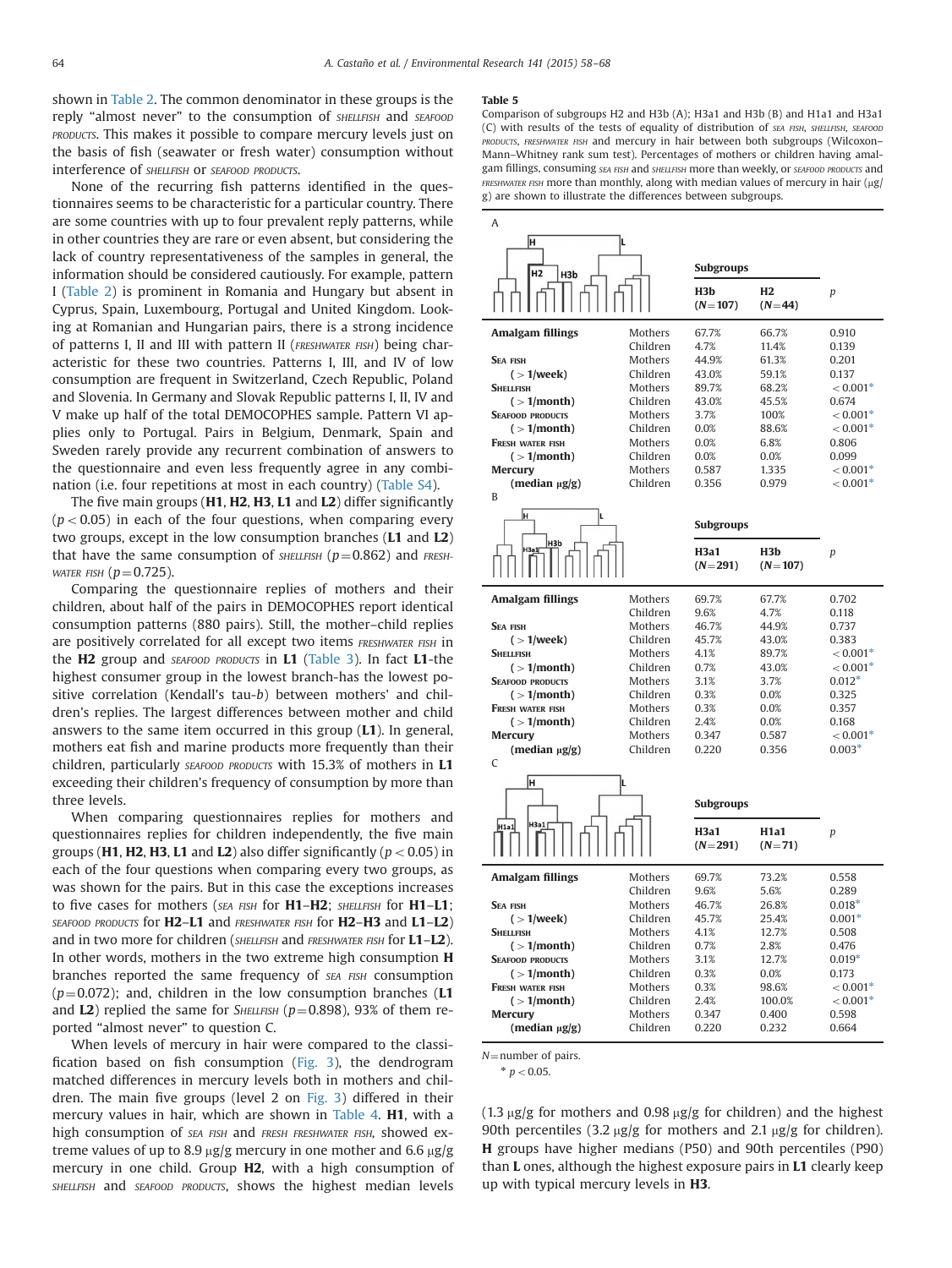H3 group, representing the 37% of the studied population, consumed fish and/or marine products (B, C, D, E questions) on a weekly basis and its median mercury values are  $0.4 \mu$ g/g. In fact except for the H2 group, the P50 values for the five main groups were below  $1 \mu g/g$  mercury in hair.

Median as well as P90 values are higher for mothers than for children. The correlation between mother and child mercury levels was a bit lower in low consumption groups than in higher consumption ones [\(Table 3](#page-5-0)). Correlation between mother and child in mercury shows wider variation by country (range 0.195–0.494) than by diet group.

Mercury levels increased in relation to the frequency of SEA FISH consumption in study participants reporting no consumption of SHELLFISH and SEAFOOD PRODUCTS ([Table 2](#page-4-0)). 90% of the women consuming only SEA FISH once per week (pattern V) (independently of the species or the size) had mercury levels of 0.55 μg/g and 50% of the mothers who consume SEA FISH several times per week (pattern VI) had mercury levels of 0.80  $\mu$ g/g. 89% of the mothers in the high fish consumer group (pattern VI) are at the benchmark value set up by JECFA/WHO 1.9 μg/g [\(EFSA, 2012](#page-9-0)) ([Table 2](#page-4-0)).

All differences in mercury levels between pairs of the five main groups are significant ( $p < 0.05$ ) except for mothers in H3–L1 (the lowest high consumer group and the highest low consumer group)  $(p=0.153)$ .

H1 and H2 have significantly different levels of mercury in hair despite having no significant differences in SEA FISH consumption and this was the driver to investigate the influence of other dietary items on mercury levels.

For that aim, some subgroups of the main five have been selected from the lower branches of the dendrogram of our cluster analysis ([Table 4](#page-5-0)). These subgroups show either significantly different mercury levels although the same SEA FISH consumption frequency, or the opposite way, there were significant differences in SEA FISH consumption but with no differences in mercury in hair. The possible contribution of amalgam fillings, their occurrence and their number, have been tested. Both have been found to be nonsignificant with respect to the mercury levels measured in hair (Fisher exact test for the proportion of mothers with amalgam fillings  $p > 0.142$ , Wilcoxon–Mann–Whitney for their number  $p > 0.057$ ).

Significant differences in Hg levels although similar SEA FISH, intake were observed in a number of group-pair comparisons. This is exemplified when a subgroup of H3 (H3b) is compared with H2. Both groups are described in [Table 5A](#page-6-0), in which the proportion of mothers and children having each of the food items more frequently than the reference (once per week for SEA FISH, once per month for SHELLFISH, SEAFOOD PRODUCTS and FRESHWATER FISH), are shown along with median values of mercury in hair. Incidence of amalgam fillings is also shown for reference. The consumption of SEA FISH is high in both groups (50% of the members consume more than once per week) with no significant differences between the two subgroups ( $p=0.201$  for mothers and 0.137 for children). However, mercury in hair is more than twice in participants from **H2** with regard to those from H3b. The consumption frequency of SEAFOOD PRODUCTS is what separates these groups and it seems that SEAFOOD PRODUCTS is the potential determinant for the increase in the mercury levels.

Similar results have been observed in many other pairs of groups, for example between groups H2, and H3a1 with a significantly ( $p < 0.001$ ) wide gap in their monthly SEAFOOD PRODUCTS consumption (almost everyone in H2 and almost nobody in H3a1 having SEAFOOD PRODUCTS monthly), or between groups H1b and H1a also with significantly  $(p < 0.001)$  different SEAFOOD PRODUCTS

consumption (almost everyone in H1b and almost nobody in H1a having SEAFOOD PRODUCTS monthly) while the consumption frequency of SEA FISH is the same, and 3 times more mercury in hair both in mothers and their children of H2 with regard to H3a1 or of H1b with regard to **H1a** ([Table 4](#page-5-0)).

Consumption of SHELLFISH also shows a certain influence on the increase of Hg levels as was observed in a number of pair-wise group comparisons. To exemplify this, two subgroups of H3 (H3a1 and H3b) were compared ([Table 5](#page-6-0)B). When comparing H3a1 and **H3b** SHELLFISH consumption is significantly different, and SEA FISH and FRESHWATER FISH are consumed at the same level. Mercury in hair was significantly higher in the subgroup with higher SHELLFISH consumption [\(Table 5B](#page-6-0)).

Therefore consumption of SHELLFISH and SEAFOOD PRODUCTS need to be further investigated, in addition to already established contribution of SEA FISH with respect to mercury exposure.

There are also examples in the material of groups that, although having significant differences in SEA FISH and FRESHWATER FISH consumption, showed no significant differences in mercury levels, for example when comparing subgroups H1a1 and H3a1 ([Table 5C](#page-6-0)). In this case SEA FISH was consumed almost twice as frequently in H3a1 compared to H1a1, with no visible difference in mercury level between the two groups. The consumption of FRESHWATER FISH (98% more frequent) had no influence on mercury levels.

The lack of association of FRESHWATER FISH consumption with the levels of mercury was confirmed in H2 and H1b comparisons. In this case, SEA FISH and SHELLFISH were equally frequent in the diets of members of both subgroups but there was a significant difference in the frequency of FRESHWATER FISH in the diet (92% more frequent in H1b both in mothers and children), and no significant effect was seen on mercury levels in hair for mothers neither for children  $(p=0.131$  and  $p=0.313$ , respectively) ([Table 4](#page-5-0)).

## 4. Discussion

In this paper we have compared results both for dietary habits and mercury in hair for the first time in a harmonized way in mother–child pairs in 17 European countries. Data are based on European dietary habits and on fish marketed and consumed in Europe. This was possible thanks to the use of a commonly developed protocol (target population and questionnaires), a full training scheme for field work as well as stringent quality control programs for chemical and data analysis.

In the overview of results from the DEMOCOPHES project [\(Den](#page-9-0) [Hond et al., 2015\)](#page-9-0), we report that mercury levels in hair of participants (mother–child pairs) varied with more than a factor of 50 between the lowest (Hungary, geometric mean (GM)  $0.02 \mu g/g$ hair) and the highest (Portugal, GM 1.03 μg/g hair) with an overall geometric mean in the DEMOCOPHES material of 0.14 μg/g, based on values from the children. The mothers had higher mercury levels than their children but followed the same pattern. Fish consumption and social status were identified as important and independent determinants of mercury levels, both in mothers and their children, which confirms results from other studies [\(Ma](#page-10-0)[haffey, 2004\)](#page-10-0). Although France, Greece and Italy did not participate in the DEMOCOPHES project, recent biomonitoring studies on hair levels of mercury in women from France  $(0.60 \mu g/g)$ , Greece (1.12  $\mu$ g/g) and Italy (0.77  $\mu$ g/g) show that they fall well within the range of the DEMOCOPHES countries in which fish and other marine products constitute an important part of the diet [\(Frery](#page-9-0) [et al., 2010](#page-9-0); Miklavčič [et al., 2013](#page-10-0)). The wide-spread difference in mercury exposure in the European population can be related to dietary habits and in particular to consumption of fish and other products from the aquatic environment. With respect to mother–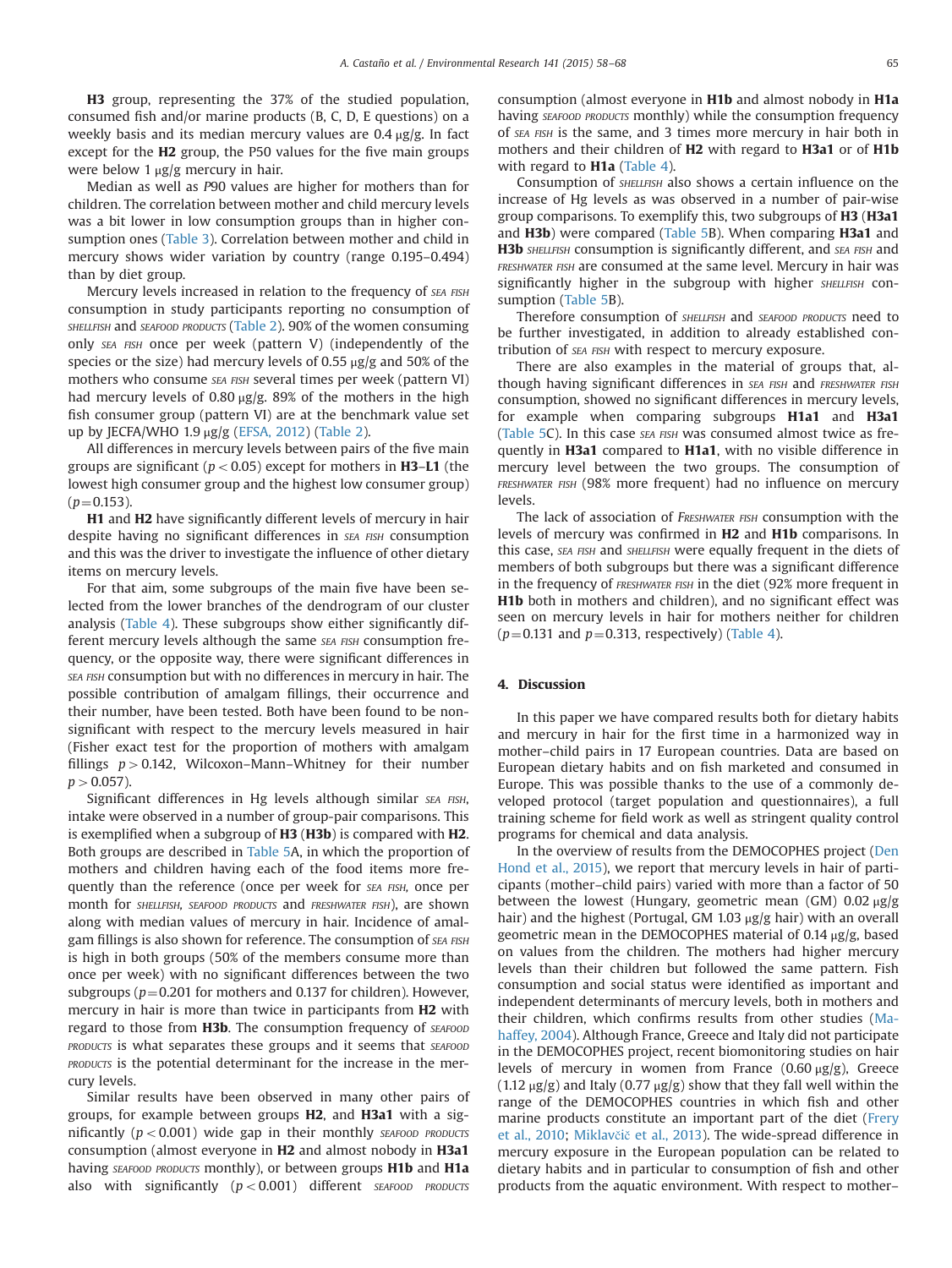child pairs, there is a strong correlation  $(r=0.72)$  in hair mercury concentration between the mother and child ([Den Hond et al.,](#page-9-0) [2015\)](#page-9-0) which shows that there is a common source of exposure in the studied families. Most likely this is the diet since mercury levels in hair reflect primarily exposure to MeHg from food sources ([Sherman et al., 2013\)](#page-10-0). We also found that mercury from amalgam fillings is of minor importance ([Table 5\)](#page-6-0) with respect to hair levels as also reported by others [\(Sherman et al., 2013](#page-10-0)).

An important part of the study was the questionnaire data on the participants' consumption frequencies of fish and other products from the aquatic environment. The weakness of these types of questionnaires is that they are a retrospective survey in which the mothers have to remember what and when they ate the different items covered and to what extent their children ate them. Probably the most certain reply is when the answer is "never" – in this case the respondents probably know for sure. Therefore, the questionnaire provided only approximate information on fish consumption and was not a precise measure of the fish ingested by an individual. Despite this limitation, the material still allows for analysis of consumption patterns across the DEMOCOPHES countries and of items that may have an additional influence on the levels of mercury measured in hair.

There is a clear pattern in consumption of fish and other aquatic products across Europe, with relatively higher frequency in the Mediterranean and North European countries and a lower frequency in Central European countries. Based on questionnaire answers we could separate mercury exposure due to SEA FISH consumption from FRESHWATER FISH CONSumption. In the results there was no evidence that consumption of FRESHWATER FISH contributes to mercury levels in mothers and their children. This finding is not surprising since the market for FRESHWATER FISH is very limited in Europe with 5.3% of total sales of aquatic products while seawater fish represents 73.5% and the remaining 21.2% is other types of aquatic products ([EUMOFA, 2014\)](#page-9-0). In some European countries FRESHWATER FISH could be a significant source of mercury exposure. Swedish FRESHWATER FISH (pike, Esox lucius, perch, Perca fluviatilis) contain significant amounts of methylmercury, in the range of 0.5– 1.0 mg/kg, because of historical mercury contamination ( $Å$ kerblom [and Johansson, 2008\)](#page-9-0). This exposure was not reflected in the Swedish data from the DEMOCOPHES study probably because consumption of FRESHWATER FISH is small and concentrated to local populations, which were not captured in the DEMOCOPHES sample.

In the DEMOCOPHES material, the group H3, with 37% of the studied sample, reported consumption of fish and marine products once a week or more. The mercury levels in this group are below 1.65  $\mu$ g/g for 90% of the mothers. When analyzing the contribution of the different food items, we found that 90% of those who ate fish but no other marine products had mercury values below 0.55  $\mu$ g/g, and half of the group (P50) had values below 0.15  $\mu$ g/g. Furthermore, 50% of the mothers consuming SEA FISH several times per week had mercury values below 0.81 μg/g [\(Table 2](#page-4-0)). This is valuable information for public health authorities when developing dietary recommendations. For example, the US-EPA recommended level for women in childbearing age is 1 μg mercury per gram hair [\(US-EPA, 2001\)](#page-10-0) which means that the whole group studied here (eating only SEA FISH once per week independently of the species and size) and half of the group of frequent consumers would be on the "safe side". Furthermore, if we consider the JECFA/ WHO recommended levels of 1.9 μg/g, 89% of the higher con-sumers (eating only SEA FISH) fall below this limit ([Table 2](#page-4-0)).

A very clear, additional pattern comes out from the analysis. SEAFOOD PRODUCTS, and to a lesser extent SHELLFISH, contributes significantly to the mercury exposure, both in mothers and their children. The SEAFOOD PRODUCTS group includes algae, seaweed and surimi that are quite common in "modern diets". Surimi is a food product based on several fish species such as Alaska Pollock, Pacific whiting, Tilapia and other species of less market value and it forms the bases for food items such as imitation crab meat, satsumi-age/tenpura, hanpen, and fish sausage ([Tina et al., 2010\)](#page-10-0). Depending on the origin of surimi products, they may contribute to the body burden of mercury. There could be a risk that they originate from environments with elevated mercury levels or that some of the fish species used are top predators in the marine food chain. Eurostat data from 2011 and 2012 showed an increase of 69% in volumes of miscellaneous aquatic products imported from extra-EU countries, and it should be mentioned that no imports of seaweed and other algae were reported in 2011, but they totalled 53.000 tonnes in 2012 [\(EUMOFA, 2014](#page-9-0)). Clearly, there is a need for more extensive monitoring of these products to obtain a better picture of their role as potential sources of mercury exposure.

There were also groups of consumers that had lower mercury levels than expected on basis of their consumption of SEA FISH and SEAFOOD PRODUCTS. The species of fish consumed were not reported in the questionnaires and therefore it is difficult to make exact correlations. However, it is well known that type of fish, the size, age and the position in the food chain are important with respect to mercury content. Top predators accumulate the highest levels since mercury is concentrated along the food chain [\(NRC, 2000\)](#page-10-0). The metal is bioaccumulated over a lifetime and larger and older specimens will have higher concentrations than younger and smaller ones. Therefore active pelagic top predators like tuna, swordfish or long-lived species that such as sharks attain high mercury levels. The mercury values reported can be assumed to represent exposure from fish landed in Europe by EU fishing fleets. The majority of the fish marketed in Europe comes from North-East Atlantic (71.5%) and the Eastern Central Atlantic (13.4%) ([EUROSTAT, 2014\)](#page-9-0). According to the European Commission Regulation (EC) No. 78/2005 of January 19, 2005 the maximum allowed level of mercury in the species anglerfish, swordfish and tuna is 1 mg/kg. For other fishery products and fish muscle the maximum allowed level of mercury is 0.5 mg/kg.

Individual susceptibility can also play a role in mercury accumulation. In fact, inter-individual variation in mercury biomarkers may be partly explained by genetic variability. This may explain some of the exceptional cases that were identified in the present material. For example one mother in the L1 cluster reported that she "almost never" consumed fish or marine products. She reported that she ate fish and shellfish "once per month or less" and "almost never" other SEAFOOD PRODUCTS. As mentioned, a "never" answer in the questionnaire could be considered quite reliable. She had 2.8  $\mu$ g/g mercury in the hair which is the range of high SEA FISH consumers. These exceptions in single cases could be associated with individual susceptibility or a genetic polymorphism [\(Basu](#page-9-0) [et al., 2014](#page-9-0); [Julvez and Grandjean, 2013](#page-10-0)).

Mercury contamination of the human food chain is a significant problem for human health and wellbeing. Fish and shellfish are important components in a healthy diet and have a high cultural and social value in many parts of Europe. They are central ingredients in the so-called "Mediterranean diet", which today is recommended to mitigate obesity and cardio-vascular disease. Unfortunately these products can be a significant source of mercury exposure. There is a risk that people stop eating fish and shellfish because of the perceived health risks of mercury, which would be highly undesirable from a public health point of view. The first recommendation is to focus the advice on the vulnerable groups, which in the case of mercury, is pregnant women. Welldesigned communications strategies are therefore important in order to correctly communicate both the risks and benefits to human health. An example of this comes from the Bermuda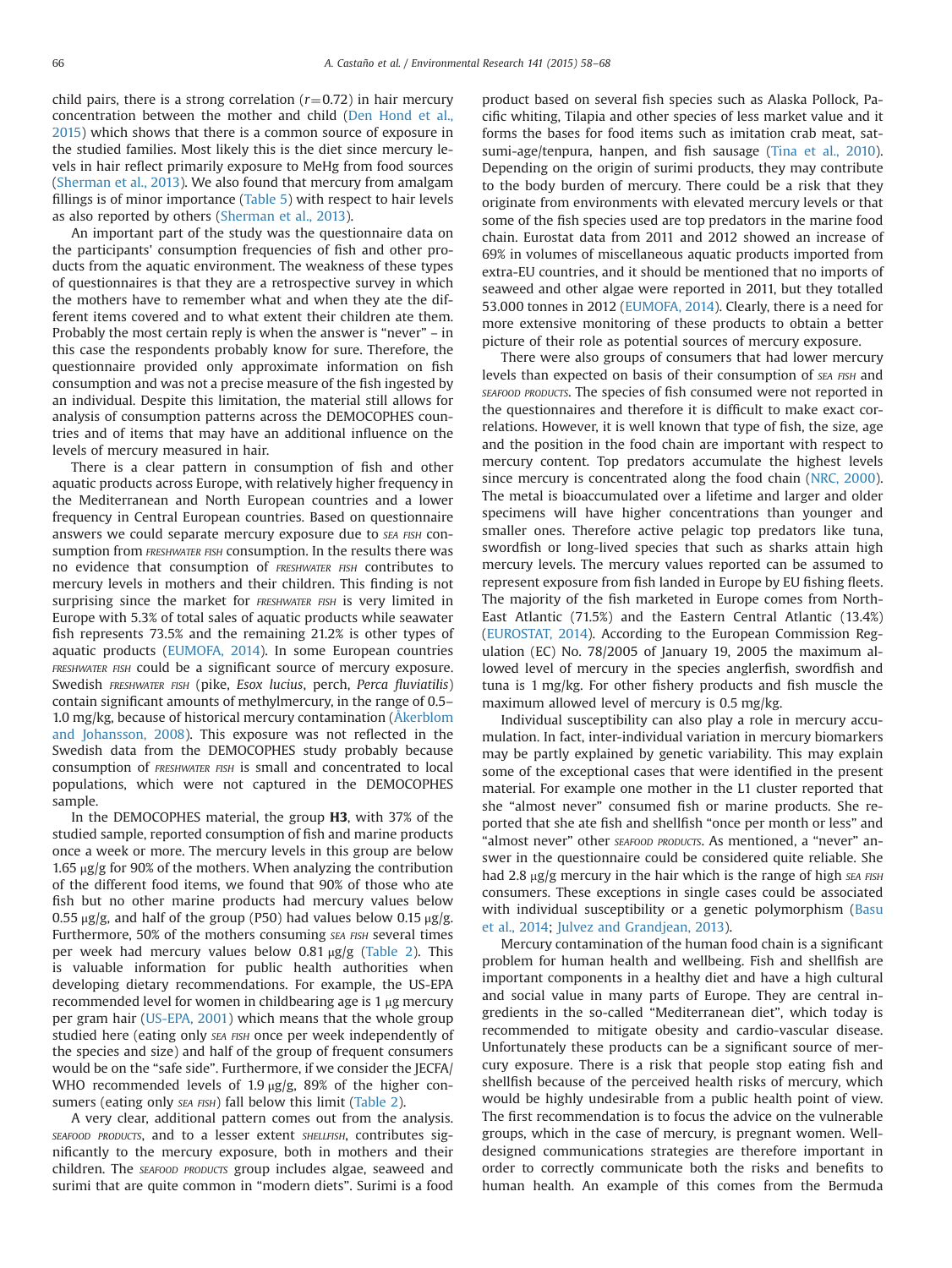<span id="page-9-0"></span>Islands where a successful communication strategy and public health interventions resulted in an 80% reduction of blood mercury levels in a population of pregnant women following the provision of dietary advice of local versus global market fish intake (Dewailly et al., 2012).

It is important to reduce anthropogenic mercury emissions as far as possible. The ratification of the Minamata Convention will be an important step in this direction. These kinds of strategies become useless if it is not possible to show that they work. Human biomonitoring, based on analysis of mercury in hair, is relatively cheap and a very sensitive tool to follow the implementation of this strategy and determine its effectiveness. It will be able to clearly demonstrate whether the strategy works and human exposure to mercury is reduced or not.

#### 5. Conclusions

There is a widespread difference in mercury exposure in the European population and the difference is very likely related to dietary habits and in particular to consumption of fish and other products from the marine environment. The frequency of fish and aquatic products consumption shows a clear pattern across Europe with a relatively higher frequency in the Mediterranean and North European countries and a lower frequency in Central European countries. The hair mercury levels also show the same general pattern. The mercury levels in the mothers and their children are strongly correlated indicating a common source of exposure, most likely the diet. There was no significant contribution from dental amalgams to hair mercury levels. The mercury exposure is related to consumption of marine fish and seafood and the contribution from freshwater fish was minor in the studied sample. The majority (a 95%) of those consuming fish once a week or more have mercury levels  $(0.55 \mu g/g$  hair) well below the health based limit values recommended by US-EPA (1  $\mu$ g/g hair) and by WHO  $(1.9 \,\mu g/g$  hair) for the most vulnerable population group. Seafood products and shellfish were found to significantly contribute to mercury exposure and this potential exposure source should be further monitored. As mercury will be present in the environment for many years to come, human biomonitoring programs, like DEMOCOPHES, are important tools in assessing current population exposure and in discovering trends and patterns related to mercury mitigation policies (Minamata convention), life style and food consumption. This information is essential for assessing the effectiveness of policies and for advisory authorities in developing relevant consumer recommendations with respect to products from the aquatic environment.

# Funding

The DEMOCOPHES Project (LIFE09 ENV/BE/000410) is jointly funded by the European Commission programme LIFE $+$  (50%), with the remaining 50% being provided by the participating countries (see the national implementation websites accessible via [http://www.eu-hbm.info/democophes/project-partners\)](http://www.eu-hbm.info/democophes/project-partners). The CO-PHES Project that provided the operational and scientific framework was funded by the European Commission Seventh Framework Programme-DG Research (Grant agreement no. 244237 [www.eu-hbm.info\)](http://www.eu-hbm.info). This work would not have been possible without the additional funding from the Spanish Ministry of Agriculture, Food and Environment (MAGRAMA) and The Institute of Health Carlos III (ISCIII) Agreement, SEG 1112/10.

# Acknowledgments

We would like to thanks DEMOCOPHES volunteers for their participation.

#### Appendix A. Supplementary material

Supplementary data associated with this article can be found in the online version at [http://dx.doi.org/10.1016/j.envres.2014.10.](http://dx.doi.org/10.1016/j.envres.2014.10.029) [029.](http://dx.doi.org/10.1016/j.envres.2014.10.029)

#### References

- Åkerblom, S., Johansson, K., 2008. Kvicksilver i svensk insjö fisk variationer i tid och rum. Report 2008/8. Swedish Agricultural University, Institute for Environmental Analysis (in Swedish).
- [Basu, N., Goodrich, J.M., Head, J., 2014. Ecogenetics of mercury: From genetic](http://refhub.elsevier.com/S0013-9351(14)00393-4/sbref1) [polymorphisms and epigenetics to risk assessment and decision-making. En](http://refhub.elsevier.com/S0013-9351(14)00393-4/sbref1)[viron. Toxicol. Chem. 33, 1248](http://refhub.elsevier.com/S0013-9351(14)00393-4/sbref1)–1258.
- [Becker, K., Seiwert, M., Casteleyn, L., Joas, R., Joas, A., Biot, P., Aerts, D., Castaño, A.,](http://refhub.elsevier.com/S0013-9351(14)00393-4/sbref2) [Esteban, M., Angerer, J., Koch, H.M., Schoeters, G., Hond, E.D., Sepai, O., Exley, K.,](http://refhub.elsevier.com/S0013-9351(14)00393-4/sbref2) [Knudsen, L.E., Horvat, M., Bloemen, L., Kolossa-Gehring, M., 2014. A systematic](http://refhub.elsevier.com/S0013-9351(14)00393-4/sbref2) [approach for designing a HBM pilot study for Europe. Int. J. Hyg. Environ.](http://refhub.elsevier.com/S0013-9351(14)00393-4/sbref2) [Health 217, 312](http://refhub.elsevier.com/S0013-9351(14)00393-4/sbref2)–322.
- [Casteleyn, L., Dumez, B., Becker, K., Kolossa-Gehring, M., Den Hond, E., Schoeters, G.,](http://refhub.elsevier.com/S0013-9351(14)00393-4/sbref3) [Castaño, A., Koch, H.M., Angerer, J., Esteban, M., Exley, K., Sepai, O., Bloemen, L.,](http://refhub.elsevier.com/S0013-9351(14)00393-4/sbref3) [Horvat, M., Knudsen, L.E., Joas, A., Joas, R., Biot, P., Koppen, G., Dewolf, M.-C.,](http://refhub.elsevier.com/S0013-9351(14)00393-4/sbref3) [Katsonouri, A., Hadjipanayis, A., Cerna, M., Krskova, A., Schwedler, G., Fiddicke,](http://refhub.elsevier.com/S0013-9351(14)00393-4/sbref3) [U., Nielsen, J.K.S., Jensen, J.F., Rudnai, P., Kozepesy, S., Mulcahy, M., Mannion, R.,](http://refhub.elsevier.com/S0013-9351(14)00393-4/sbref3) [Gutleb, A.C., Fischer, M.E., Ligocka, D., Jakubowski, M., Reis, M.F., Namorado, S.,](http://refhub.elsevier.com/S0013-9351(14)00393-4/sbref3) [Lupsa, I.-R., Gurzau, A.E., Halzlova, K., Jajcaj, M., Mazej, D., Tratnik Snoj, J., Po](http://refhub.elsevier.com/S0013-9351(14)00393-4/sbref3)[sada, M., Lopez, E., Berglund, M., Larsson, K., Lehmann, A., Crettaz, P., Aerts, D.,](http://refhub.elsevier.com/S0013-9351(14)00393-4/sbref3) [2015. A pilot study on the feasibility of European harmonized human biomo](http://refhub.elsevier.com/S0013-9351(14)00393-4/sbref3)[nitoring: challenges and opportunities. Environ. Res. 141, 2](http://refhub.elsevier.com/S0013-9351(14)00393-4/sbref3)–13.
- [Choi, A.L., Mogensen, U.B., Bjerve, K.S., Debes, F., Weihe, P., Grandjean, P., Budtz-](http://refhub.elsevier.com/S0013-9351(14)00393-4/sbref4)[Jørgensen, E., 2014. Negative confounding by essential fatty acids in methyl](http://refhub.elsevier.com/S0013-9351(14)00393-4/sbref4)[mercury neurotoxicity associations. Neurotoxicol. Teratol. 42, 85](http://refhub.elsevier.com/S0013-9351(14)00393-4/sbref4)–92.
- [Den Hond, E., Govarts, E., Willems, H., Smolders, R., Casteleyn, L., Kolossa-Gehring,](http://refhub.elsevier.com/S0013-9351(14)00393-4/sbref5) [M., Schwedler, G., Seiwert, M., Fiddicke, U., Castaño, A., Esteban, M., Angerer, J.,](http://refhub.elsevier.com/S0013-9351(14)00393-4/sbref5) [Koch, H.M., Schindler, B.K., Sepai, O., Exley, K., Bloemen, L., Horvat, M., Knudsen,](http://refhub.elsevier.com/S0013-9351(14)00393-4/sbref5) [L.B., Joas, A., Joas, R., Biot, P., Aerts, D., Koppen, G., Katsonouri, A., Hadjipanayis,](http://refhub.elsevier.com/S0013-9351(14)00393-4/sbref5) [A., Krskova, A., Maly, M., Mørck, T.A., Rudnai, P., Kozepesy, S., Mulcahy, M.,](http://refhub.elsevier.com/S0013-9351(14)00393-4/sbref5) [Mannion, R., Gutleb, A.C., Fischer, M.E., Ligocka, D., Jakubowski, M., Reis, M.F.,](http://refhub.elsevier.com/S0013-9351(14)00393-4/sbref5) [Namorado, S., Gurzau, A.E., Lupsa, I.R., Halzlova, K., Jajcaj, M., Mazej, D., Tratnik,](http://refhub.elsevier.com/S0013-9351(14)00393-4/sbref5) [J.S., López, A., López, E., Berglund, M., Larsson, K., Lehmann, A., Crettaz, P.,](http://refhub.elsevier.com/S0013-9351(14)00393-4/sbref5) [Schoeters, G., 2015. First steps toward harmonised human biomonitoring in](http://refhub.elsevier.com/S0013-9351(14)00393-4/sbref5) [Europe: demonstration project to perform human biomonitoring on a Eur](http://refhub.elsevier.com/S0013-9351(14)00393-4/sbref5)[opean scale. Environ. Health Perspect 123, 255](http://refhub.elsevier.com/S0013-9351(14)00393-4/sbref5)–263.
- [Dewailly, E., Rouja, P., Forde, M., Peek-Ball, C., Côté, S., Smith, E., Drescher, O., Ro](http://refhub.elsevier.com/S0013-9351(14)00393-4/sbref6)[bertson, L., 2012. Evaluation of a public health intervention to lower mercury](http://refhub.elsevier.com/S0013-9351(14)00393-4/sbref6) exposure from fi[sh consumption in Bermuda. PLoS ONE 7, e47388.](http://refhub.elsevier.com/S0013-9351(14)00393-4/sbref6)
- [Esteban, M., Schindler, B.K., Jiménez-Guerrero, J.A., Koch, H.M., Angerer, J., Rivas, T.](http://refhub.elsevier.com/S0013-9351(14)00393-4/sbref7) [C., Rosado, M., Gómez, S., Casteleyn, L., Kolossa-Gehring, M., Becker, K., Scho](http://refhub.elsevier.com/S0013-9351(14)00393-4/sbref7)[eters, G., Den Hond, E., Bloemen, L., Sepai, O., Exley, K., Knudsen, L.E., Horvat,](http://refhub.elsevier.com/S0013-9351(14)00393-4/sbref7) [M., Joas, A., Joas, R., Aerts, D., Biot, P., Boro](http://refhub.elsevier.com/S0013-9351(14)00393-4/sbref7)šová, D., Davidson, F., Dumitrascu, I., [Fischer, M.E., Grander, M., Janasik, B., Jones, K., Ka](http://refhub.elsevier.com/S0013-9351(14)00393-4/sbref7)šparová, L., Larssen, T., Naray, [M., Nielsen, F., Hohenblum, P., Pinto, R., Pirard, C., Plateel, G., Tratnik, J.S.,](http://refhub.elsevier.com/S0013-9351(14)00393-4/sbref7) [Wittsiepe, J., 2015. EQUAS reference laboratories, In: Castaño A. Mercury ana](http://refhub.elsevier.com/S0013-9351(14)00393-4/sbref7)[lysis in hair: Comparability and quality assessment within the transnational](http://refhub.elsevier.com/S0013-9351(14)00393-4/sbref7) [COPHES/ DEMOCOPHES project. Environ. Res. 141, 23](http://refhub.elsevier.com/S0013-9351(14)00393-4/sbref7)–29.
- EUMOFA database. 〈http://ec.europa.eu/fi[sheries/market-observatory/home](http://ec.europa.eu/fisheries/market-observatory/home)〉 (ac [cessed 10.07.14\).](http://ec.europa.eu/fisheries/market-observatory/home)
- EUROSTAT. 2014. Fishery statistics. 〈[http://epp.eurostat.ec.europa.eu/statistics\\_ex](http://epp.eurostat.ec.europa.eu/statistics_explained/index.php/Fishery_statistics) [plained/index.php/Fishery\\_statistics](http://epp.eurostat.ec.europa.eu/statistics_explained/index.php/Fishery_statistics)〉 (accessed 14.03.14).
- EFSA, 2012. Scientifi[c opinion on the risk for public health related to the presence of](http://refhub.elsevier.com/S0013-9351(14)00393-4/sbref8) [mercury and methylmercury in food. EFSA J 10, 2985](http://refhub.elsevier.com/S0013-9351(14)00393-4/sbref8)–3136.
- [Fiddicke, U., Becker, K., Schwedler, G., Seiwert, S., Joas, R., Joas, A., Biot, P., Aerts, D.,](http://refhub.elsevier.com/S0013-9351(14)00393-4/sbref9) [Casteleyn, L., Castaño, A., Esteban, M., Angerer, J., Koch, H.M., Schoeters, G., Den](http://refhub.elsevier.com/S0013-9351(14)00393-4/sbref9) [Hond, E., Sepai, O., Exley, K., Knudsen, L.E., Horvat, M., Bloemen, L., Katsonouri,](http://refhub.elsevier.com/S0013-9351(14)00393-4/sbref9) [A., Hadjipanayis, A., Cerna, M., Krskova, A., Mørck, T.A., Rudnai, P., Kozepesy, S.,](http://refhub.elsevier.com/S0013-9351(14)00393-4/sbref9) [Mulcahy, M., Mannion, R., Gutleb, A.C., Fischer, M., Ligocka, D., Jakubowski, M.,](http://refhub.elsevier.com/S0013-9351(14)00393-4/sbref9) [Namorado, S., Reis, M.F., Lupsa, I.R., Gurzau, A.E., Halzlova, K., Jajcaj, M., Mazej,](http://refhub.elsevier.com/S0013-9351(14)00393-4/sbref9) [D., Tratnikj, J.S., Rivas, T.S., Gómez, S., Berglund, M., Larsson, K., Lehmann, A.,](http://refhub.elsevier.com/S0013-9351(14)00393-4/sbref9) [Crettaz, P., Kolossa-Gehring, M., 2015. Lessons learnt on recruitment and](http://refhub.elsevier.com/S0013-9351(14)00393-4/sbref9) fi[eldwork from a pilot European human biomonitoring survey. Environ. Res.](http://refhub.elsevier.com/S0013-9351(14)00393-4/sbref9) [141, 14](http://refhub.elsevier.com/S0013-9351(14)00393-4/sbref9)–22.
- [Frery, N., Saoudi, A., Garnier, R., Zeghnoun, A., Falq, G., Guldner, L., 2010. Exposure](http://refhub.elsevier.com/S0013-9351(14)00393-4/sbref10) [of the French Population to Environmental Pollutants](http://refhub.elsevier.com/S0013-9351(14)00393-4/sbref10) – Environmental